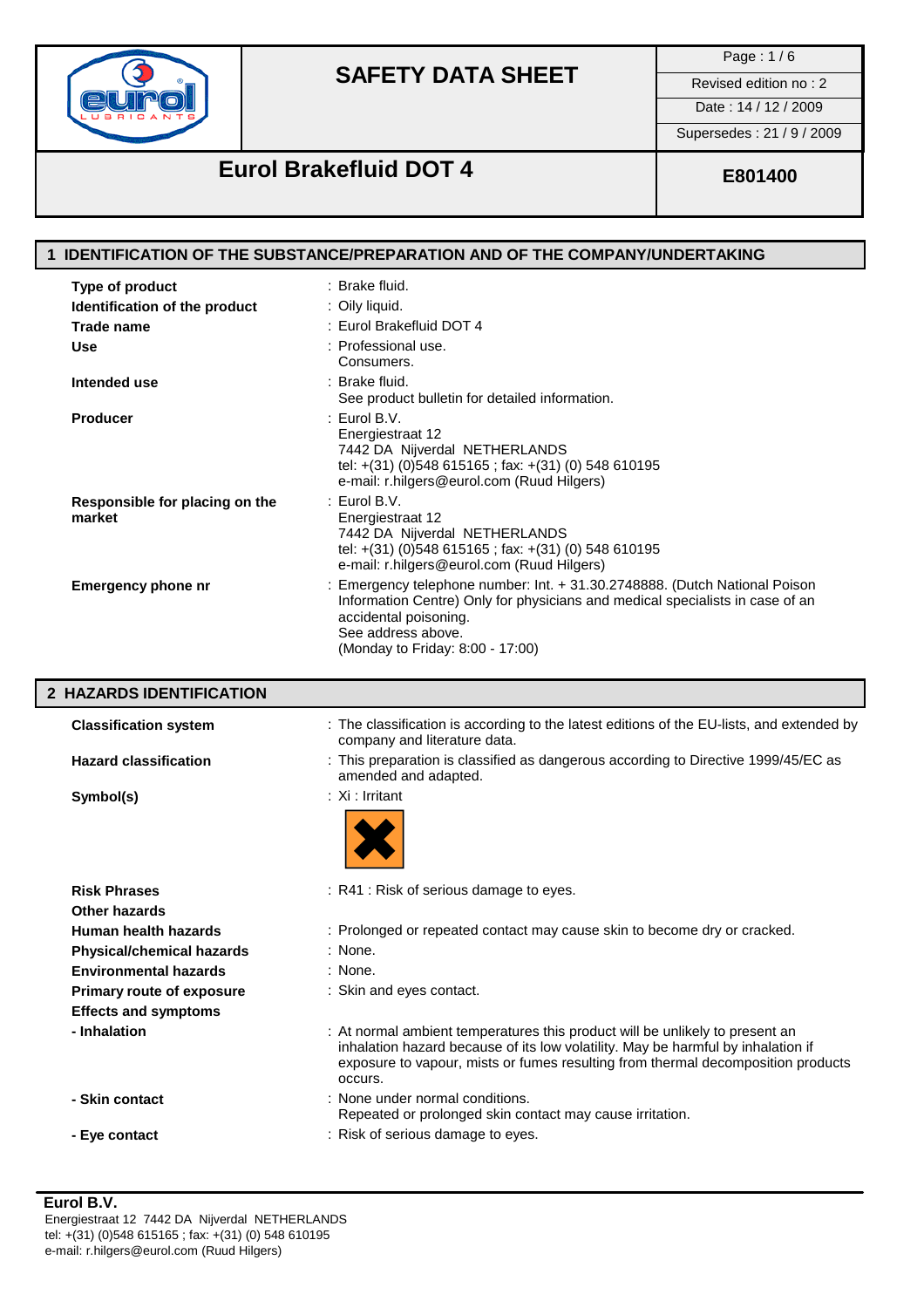

Page : 2 / 6

Date : 14 / 12 / 2009

Supersedes : 21 / 9 / 2009

## **Eurol Brakefluid DOT 4 E801400**

### **2 HAZARDS IDENTIFICATION (continued)**

**- Ingestion** : Not expected to present a significant ingestion hazard under anticipated conditions of normal use.

### **3 COMPOSITION/INFORMATION ON INGREDIENTS**

| <b>Substance / Preparation</b><br><b>Chemical characterization</b><br><b>Components</b><br><b>Composition</b> | : Preparation.<br>: Polyalkylene glycol ethers / glycols<br>: This product is hazardous. |               |           |                                                                          |       | : Substances presenting a health or environmental hazard within the meaning of              |  |
|---------------------------------------------------------------------------------------------------------------|------------------------------------------------------------------------------------------|---------------|-----------|--------------------------------------------------------------------------|-------|---------------------------------------------------------------------------------------------|--|
| Substance name                                                                                                | exposure limits :<br>Conc. (wt%)                                                         | <b>CAS No</b> | EC No     | Annex No                                                                 |       | Directive 67/548/EEC / Substances for which there are Community workplace<br>Classification |  |
| 2-[2-(2-butoxyethoxy)ethoxy]ethanol                                                                           | Between 50 and 75 %                                                                      | 143-22-6      | 205-592-6 | 603-183-00-0                                                             | ----- | Xi: R41                                                                                     |  |
| <b>Other information</b><br><b>Text of R-Phrases</b>                                                          | : See Heading 16.                                                                        |               |           | : Occupational Exposure Limit(s), if available, are listed in section 8. |       |                                                                                             |  |

### **4 FIRST AID MEASURES**

| - General information<br>- Inhalation | : Seek medical attention if ill effect develops.<br>: Allow the victim to rest.<br>Assure fresh air breathing.                                                                                  |
|---------------------------------------|-------------------------------------------------------------------------------------------------------------------------------------------------------------------------------------------------|
| - Skin contact                        | : Remove affected clothing and wash all exposed skin area with mild soap and<br>water, followed by warm water rinse.<br>Seek medical attention if ill effect or irritation develops.            |
| - Eye contact                         | : Check for and remove contact lenses. Obtain medical attention if pain, blinking or<br>redness persist.<br>Continue to rinse eye with clean water for 20-30 minutes, retracting eyelids often. |
| - Ingestion                           | : Rinse mouth. Do not induce vomiting.<br>If vomiting occurs spontaneously, keep head below the hips to prevent aspiration.                                                                     |

| <b>5 FIRE-FIGHTING MEASURES</b>                                 |                                                                                                                                                 |
|-----------------------------------------------------------------|-------------------------------------------------------------------------------------------------------------------------------------------------|
| <b>Specific hazards</b><br><b>Hazardous combustion products</b> | : When exposed to heat, may decompose liberating hazardous gases.<br>: CO. CO2. NOx.<br>Under fire conditions, hazardous fumes will be present. |
| - Suitable extinguishing media                                  | : Water spray.<br>Dry powder.<br>Carbon dioxide.<br>Foam.                                                                                       |
| <b>Surrounding fires</b>                                        | : Use water spray or fog for cooling exposed containers.                                                                                        |
| <b>Special procedures</b>                                       | : Exercise caution when fighting any chemical fire.<br>Avoid (reject) fire-fighting water to enter environment.                                 |
| Special protective equipment for fire<br>fighters               | : Do not enter fire area without proper protective equipment, including respiratory<br>protection.                                              |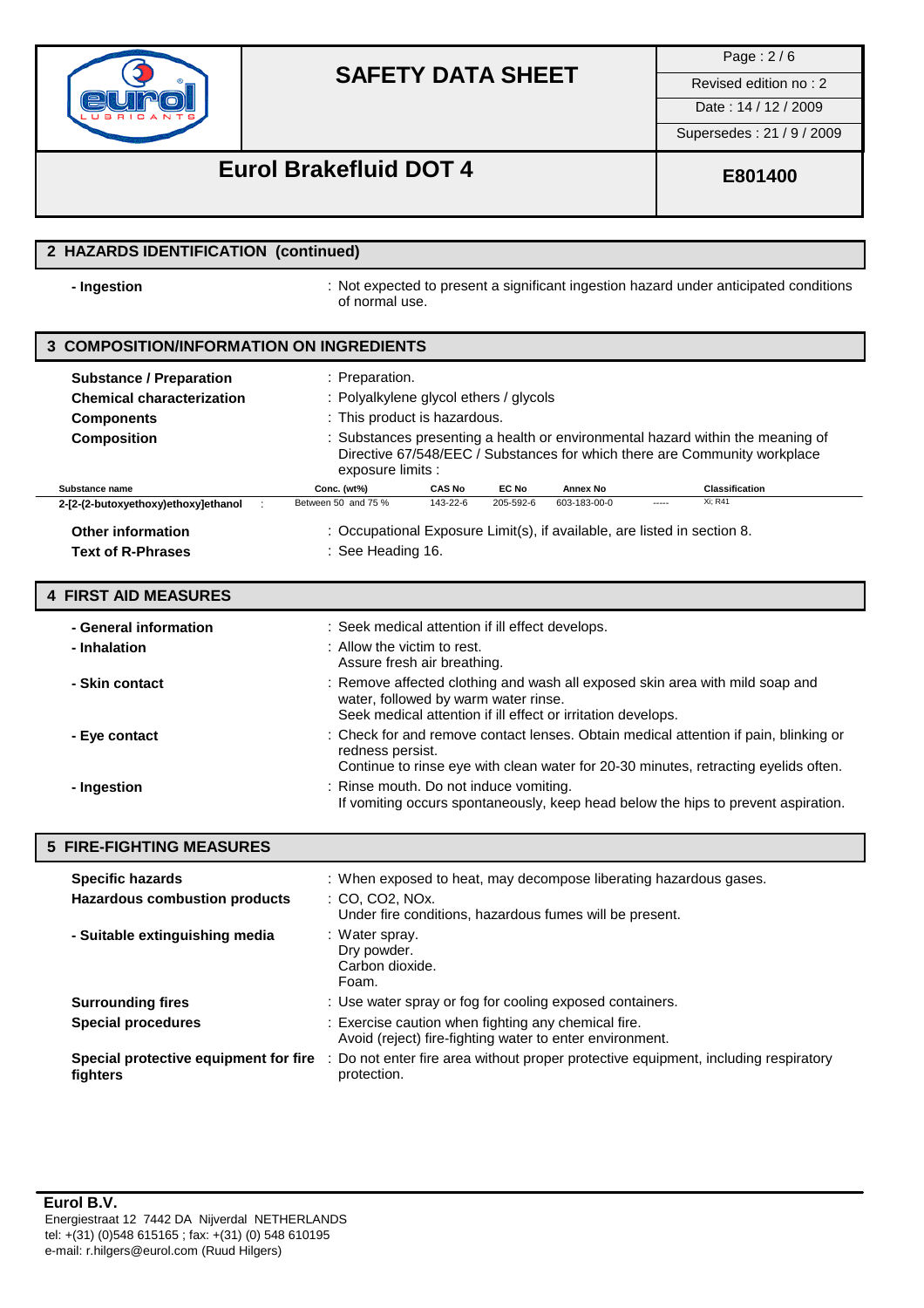

Page : 3 / 6

Date : 14 / 12 / 2009

Supersedes : 21 / 9 / 2009

# **Eurol Brakefluid DOT 4 E801400**

| <b>6 ACCIDENTAL RELEASE MEASURES</b> |                                                                                                                                                                                                                      |
|--------------------------------------|----------------------------------------------------------------------------------------------------------------------------------------------------------------------------------------------------------------------|
| <b>Personal precautions</b>          | : Avoid contact with skin and eyes.<br>Equip cleanup crew with proper protection.<br>Spill area may be slippery.                                                                                                     |
| <b>Environmental precautions</b>     | : Stop the flow of material, if possible without risk. Dike spilled material, where this is<br>possible. Prevent entry to sewers and public waters. Notify authorities if product<br>enters sewers or public waters. |
| Clean up methods                     | : Dike the product for recovery.<br>Take up large spills with pump or vacuum. Absorb with liquid-binding material (<br>sand, diatomite, acid binders, universal binders, sawdust).                                   |
| - on soil                            | : Clean up any spills as soon as possible, using an absorbent material to collect it.<br>Use suitable disposal containers.                                                                                           |
| Contaminated product, soil, water    | : Sweep up and remove to a suitable, clearly marked container for disposal in<br>accordance with local regulations.                                                                                                  |

### **7 HANDLING AND STORAGE**

| General                             | : This product is not hazardous.                                                                                                                                                                                             |
|-------------------------------------|------------------------------------------------------------------------------------------------------------------------------------------------------------------------------------------------------------------------------|
| Precautions in handling and storage | : Avoid contact with skin and eyes.<br>Handle in accordance with good industrial hygiene and safety procedures.                                                                                                              |
| <b>Storage</b>                      | : Label should not be removed from containers until they have been cleaned.<br>Store in tightly closed, properly ventilated containers away from heat, sparks, open<br>flame.                                                |
| Storage - away from                 | : Strong oxidizing agents.<br>Acids.                                                                                                                                                                                         |
| <b>Handling</b>                     | : Wash hands and other exposed areas with mild soap and water before eat, drink or<br>smoke and when leaving work.<br>Wash clothing before re-using.<br>Where contact with eyes or skin is likely, wear suitable protection. |

### **8 EXPOSURE CONTROLS/PERSONAL PROTECTION**

| Industrial hygiene       | : Do not put the product-soaked rags into the pockets of working clothes.<br>Do not use cloths stained with the product to dry hands.<br>Wash hands and other exposed areas with mild soap and water before eat, drink or<br>smoke and when leaving work.<br>Wash clothing before re-using.<br>When using, do not eat, drink or smoke.                                                                                                                                                                                                                                                                                                                                                                                                                                            |
|--------------------------|-----------------------------------------------------------------------------------------------------------------------------------------------------------------------------------------------------------------------------------------------------------------------------------------------------------------------------------------------------------------------------------------------------------------------------------------------------------------------------------------------------------------------------------------------------------------------------------------------------------------------------------------------------------------------------------------------------------------------------------------------------------------------------------|
| - Respiratory protection | : Respiratory protective equipment is not normally required where there is adequate<br>natural or local exhaust ventilation to control exposure.<br>Where excessive vapour, mist, or dust may result, use approved respiratory<br>protection equipment.<br>Respiratory protective equipment must be checked to ensure it fits correctly each<br>time it is worn.<br>Provided an air-filtering/air-purifying respirator is suitable, a filter for particulates<br>can be used for mist or fume. Use filter type P or comparable standard.<br>A combination filter for particles and organic gases and vapours (boiling point ><br>65°C) may be required if vapour or abnormal odour is also present due to high<br>product temperature. Use filter type AP or comparable standard. |
| - Hand protection        | : In case of repeated or prolonged contact wear gloves.<br>The gloves should be replaced immediately in case of damage or signs of wear. It<br>is recommended to use preventative skin protection (skin cream).<br>The protection glove should be tested for its specific suitability (e.g. mechanical                                                                                                                                                                                                                                                                                                                                                                                                                                                                            |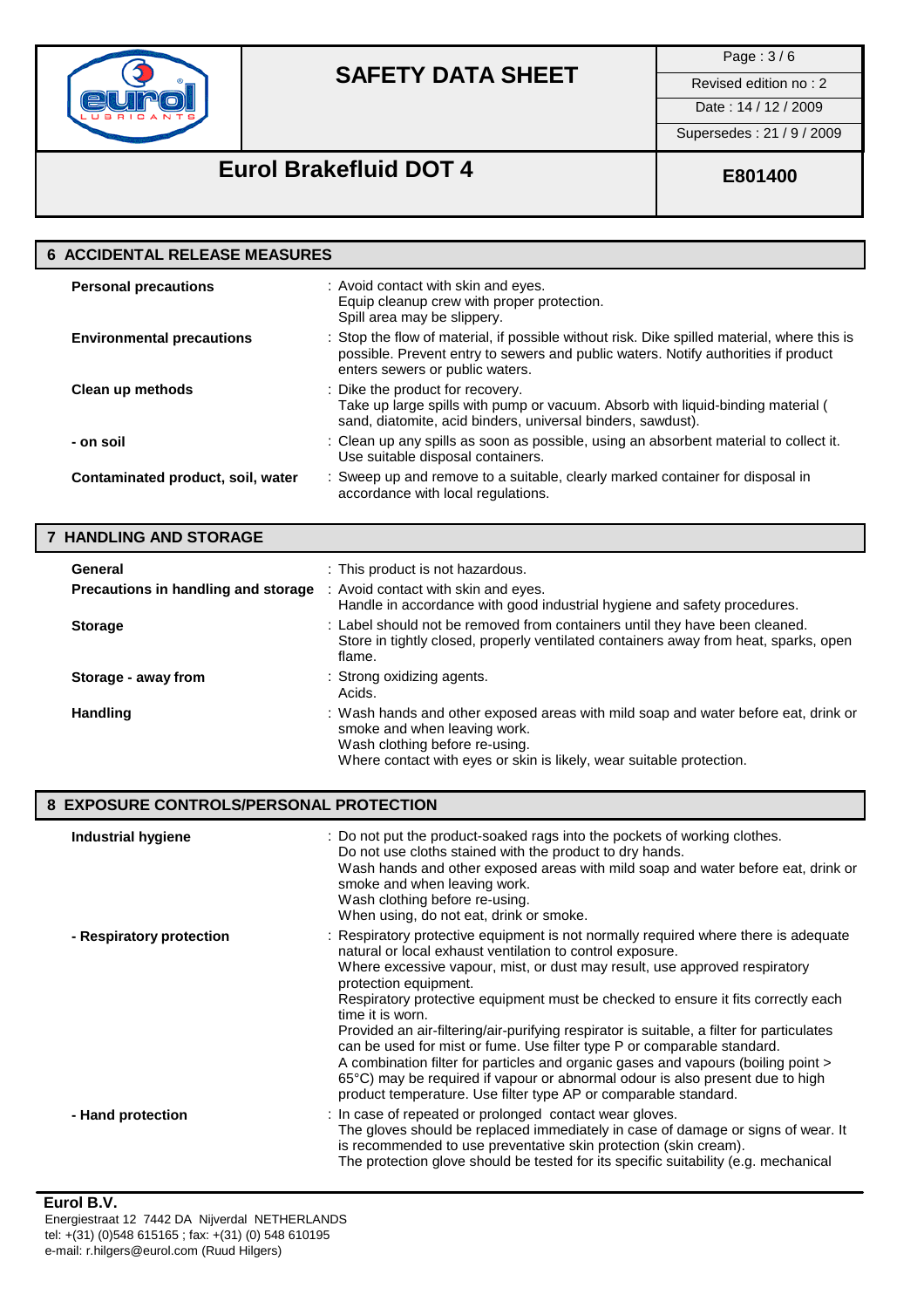

Page : 4 / 6

Date : 14 / 12 / 2009

Supersedes : 21 / 9 / 2009

## **Eurol Brakefluid DOT 4 E801400**

### **8 EXPOSURE CONTROLS/PERSONAL PROTECTION (continued)**

| strength, product compatibility, anti-static properties). |                |                                                                                                                                                                                                                                                           |       |           |
|-----------------------------------------------------------|----------------|-----------------------------------------------------------------------------------------------------------------------------------------------------------------------------------------------------------------------------------------------------------|-------|-----------|
| <b>Material</b>                                           | Thickness (mm) | Breakthrough time (min)                                                                                                                                                                                                                                   | Level | according |
| Nitril.                                                   | .4             | 480                                                                                                                                                                                                                                                       | 6     | EN 374    |
| - Eye protection                                          |                | : Safety glasses with side shields. Equipment should conform to EN 166.<br>Eye protection should only be necessary where liquid could be splashed or<br>sprayed.                                                                                          |       |           |
| - Skin protection                                         |                | : No special clothing/skin protection equipment is recommended under normal<br>conditions of use.<br>Avoid repeated or prolonged skin contact.<br>If repeated skin contact or contamination of clothing is likely, protective clothing<br>should be worn. |       |           |
| <b>Environmental Exposure Controls</b>                    |                | : See Heading 6. See Heading 12.                                                                                                                                                                                                                          |       |           |

### **9 PHYSICAL AND CHEMICAL PROPERTIES**

| Physical state at 20 °C          | : Liquid.                     |
|----------------------------------|-------------------------------|
| Colour                           | : Colourless to light yellow. |
| Odour                            | : Characteristic.             |
| pH value                         | :7.5 - 10                     |
| <b>Freezing point [°C]</b>       | : -70                         |
| <b>Boiling point [°C]</b>        | :235                          |
| Decomposition point [°C]         | :360                          |
| Density (kg/l) @ 20 °C           | : 1.04 and 1.07               |
| Vapour pressure [kPa @20°C]      | : 0.1                         |
| Relative density, gas (air=1)    | : > 1                         |
| Viscosity at 40°C [mm2/s]        | : 7                           |
| <b>Solubility in water</b>       | : Miscible.                   |
| <b>Flash point [°C]</b>          | :100                          |
| Auto-ignition temperature [°C]   | : > 300                       |
| <b>Evaporation rate (BuAc=1)</b> | : 0.1                         |
| Other data                       | : Hygroscopic.                |
|                                  |                               |

### **10 STABILITY AND REACTIVITY**

| <b>Stability and reactivity</b>  | : Do not use in brake systems where mineral oil is prescribed.<br>On contact with this fluid, industrial coatings and paints may soften and may<br>loosen. when they get in contact with this fluid. |
|----------------------------------|------------------------------------------------------------------------------------------------------------------------------------------------------------------------------------------------------|
| Hazardous decomposition products | : On exposure to high temperature, may decompose, releasing toxic/flammable<br>vapours.<br>CO. CO <sub>2</sub> . NO <sub>x</sub> .                                                                   |
| <b>Hazardous reactions</b>       | : None under normal conditions.                                                                                                                                                                      |
| Hazardous polymerization         | $\pm$ Will not occur.                                                                                                                                                                                |
| <b>Materials to avoid</b>        | : Acids.<br>Strong oxidizers.                                                                                                                                                                        |
| <b>Conditions to avoid</b>       | : Open flame. Overheating.                                                                                                                                                                           |

### **Eurol B.V.**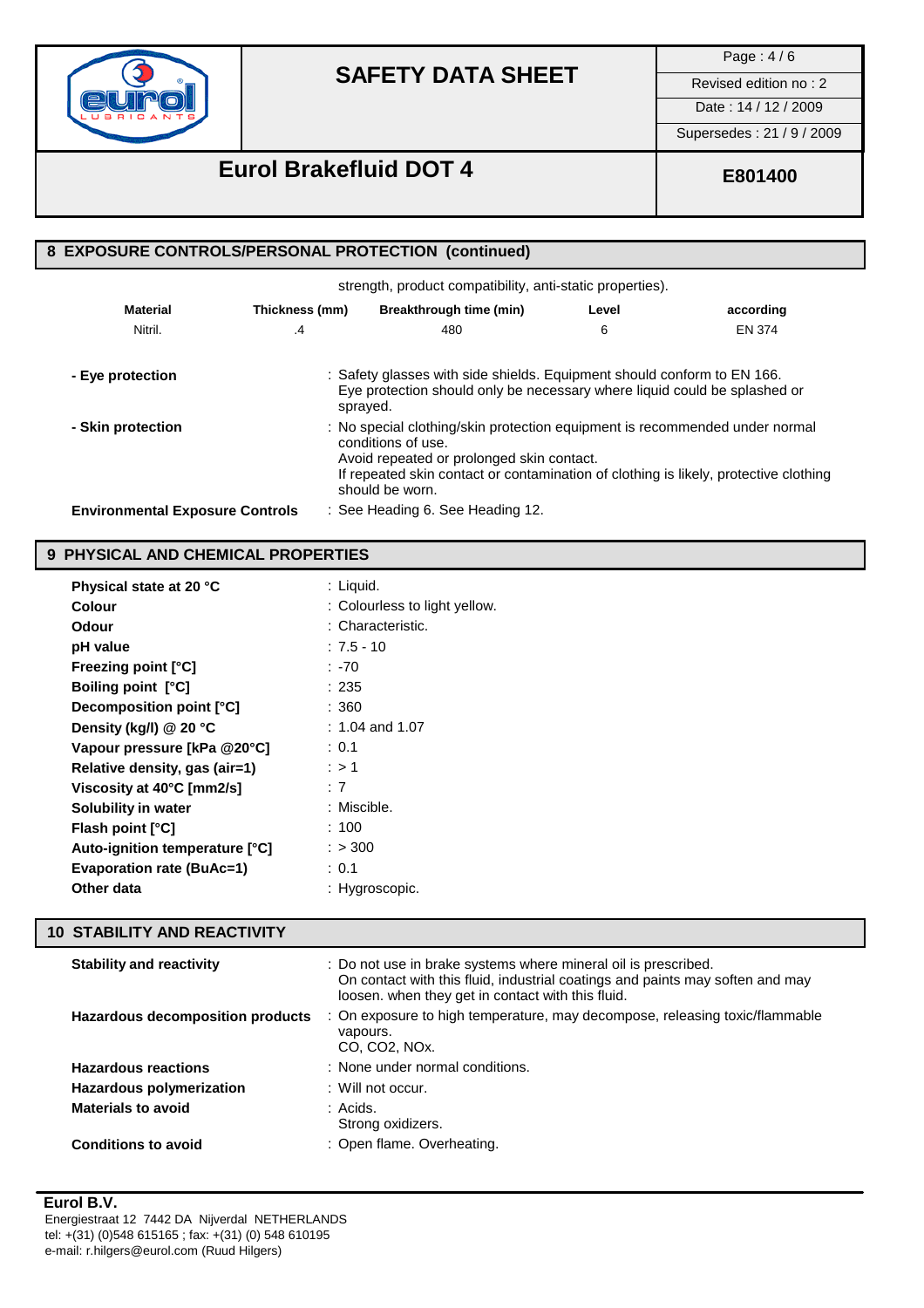

Page : 5 / 6

Date : 14 / 12 / 2009

Supersedes : 21 / 9 / 2009

# **Eurol Brakefluid DOT 4 E801400**

| 11 TOXICOLOGICAL INFORMATION                                  |                                                                                                                                                                                        |
|---------------------------------------------------------------|----------------------------------------------------------------------------------------------------------------------------------------------------------------------------------------|
| <b>Basis for Assessment</b>                                   | : Toxicological data have not been determined specifically for this product.<br>Information given is based on a knowledge of the components and the toxicology of<br>similar products. |
| Toxicokinetics, metabolism and<br>distribution                | : No data available.                                                                                                                                                                   |
| Acute effects (acute toxicity, irritation<br>and corrosivity) |                                                                                                                                                                                        |
| - Acute toxicity                                              | : No data available.                                                                                                                                                                   |
| - Irritation                                                  | : Direct contact with the eyes is likely slightly irritating.                                                                                                                          |
| - Corrosivity                                                 | : No data available.                                                                                                                                                                   |
| <b>Sensitisation</b>                                          | : Unknown.                                                                                                                                                                             |
| <b>CMR</b> effects                                            |                                                                                                                                                                                        |
| - Carcinogenity                                               | : Unknown.                                                                                                                                                                             |
| - Mutagenicity                                                | : Unknown.                                                                                                                                                                             |
| - Reproductive and Developmental<br><b>Toxicity</b>           | : Unknown.                                                                                                                                                                             |
| <b>Repeated dose toxicity</b>                                 | : Repeated dermal contact with material can lead to defatting of the skin.                                                                                                             |
| 12 ECOLOGICAL INFORMATION                                     |                                                                                                                                                                                        |

| <b>Basis for Assessment</b>           | : Ecotoxicological data have not been determined specifically for this product.<br>Information given is based on a knowledge of the components and the<br>ecotoxicology of similar products. |
|---------------------------------------|----------------------------------------------------------------------------------------------------------------------------------------------------------------------------------------------|
| <b>Ecological effects information</b> | : No specific risk for the environment.                                                                                                                                                      |
| <b>Ecotoxicity</b>                    | : No data available.                                                                                                                                                                         |
| <b>Bioaccumulative potential</b>      | : This product is not expected to bioaccumulate through food chains in the<br>environment.                                                                                                   |
| Persistence - degradability           | : Product is biodegradable.                                                                                                                                                                  |
| <b>Mobility</b>                       | : Spillages may penetrate the soil causing ground water contamination.<br>Completely miscible with water.                                                                                    |
| <b>Results of PBT assessment</b>      | : Unknown.                                                                                                                                                                                   |
| <b>Other Adverse Effects</b>          | : Unknown.                                                                                                                                                                                   |

### **13 DISPOSAL CONSIDERATIONS**

| General                    | : Avoid release to the environment. Dispose of this material and its container at<br>hazardous or special waste collection point. Dispose in a safe manner in<br>accordance with local/national regulations. |
|----------------------------|--------------------------------------------------------------------------------------------------------------------------------------------------------------------------------------------------------------|
| Industrial waste number    | : 16 01 13 - Brake fluids. (Hazardous waste pursuant to Directive 91/689/EEC on<br>hazardous waste)                                                                                                          |
| <b>Special precautions</b> | : Containers which are not properly emptied must be disposed pursuant to Directive<br>91/689/FFC.<br>When not empty dispose of this container at hazardous or special waste collection<br>point.             |